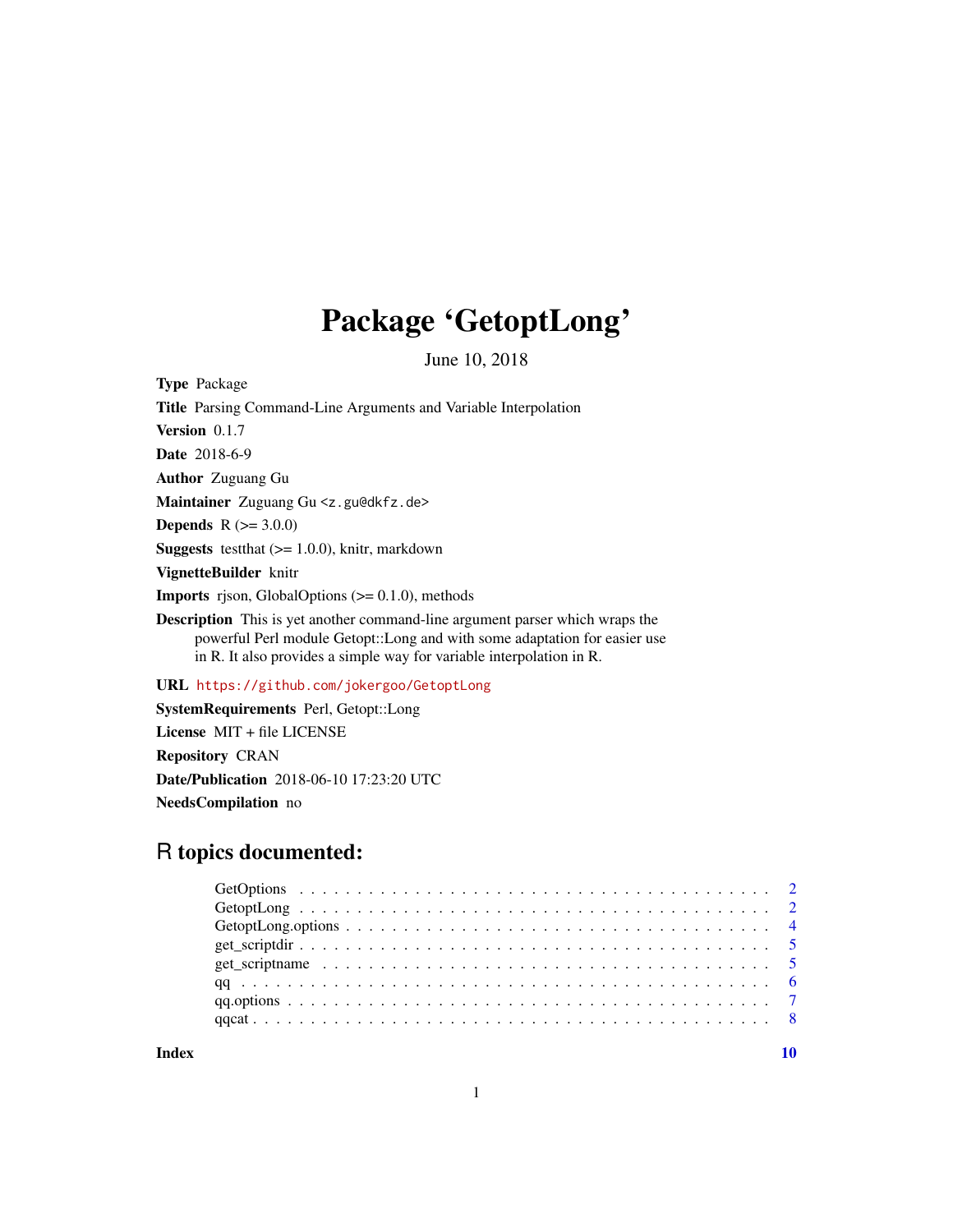<span id="page-1-0"></span>

#### Description

Wrapper of the Perl module Getopt::Long in R

#### Usage

```
GetOptions(...)
```
#### Arguments

... pass to [GetoptLong](#page-1-1)

#### Details

This function is the same as [GetoptLong](#page-1-1). It is just to make it consistent as the GetOptions() subroutine in Getopt::Long module in Perl.

#### Author(s)

Zuguang Gu <z.gu@dkfz.de>

#### Examples

```
# There is no example
NULL
```
<span id="page-1-1"></span>GetoptLong *Wrapper of the Perl module* Getopt::Long *in R*

#### Description

Wrapper of the Perl module Getopt::Long in R

#### Usage

```
GetoptLong(..., help = TRUE, version = TRUE, envir = parent.frame(), argv_str = NULL,
    head = NULL, foot = NULL, script_name = NULL)
```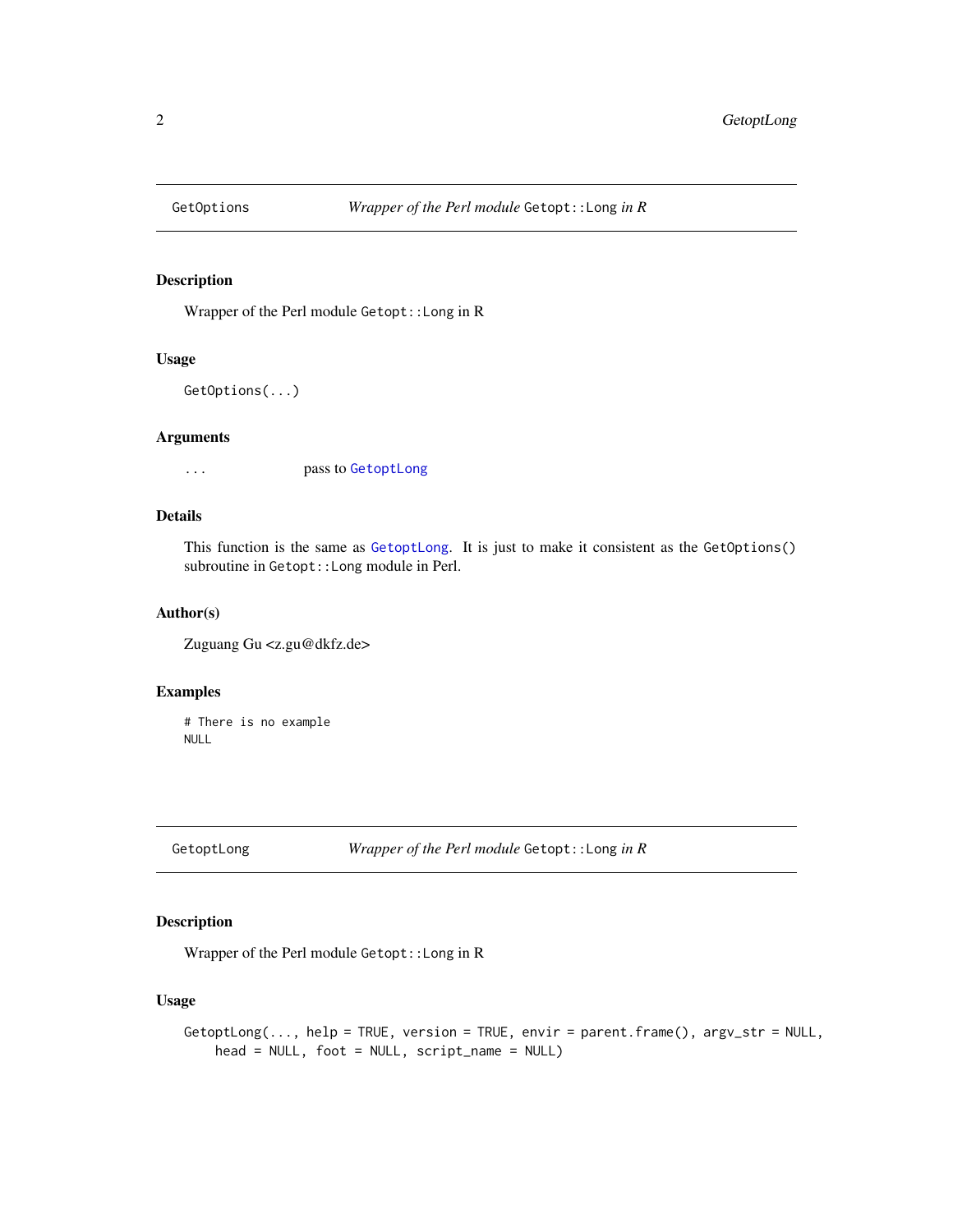#### <span id="page-2-0"></span>GetoptLong 3

#### Arguments

| $\ddotsc$   | specification of options. The value should be a vector having even number of<br>elements.                                    |
|-------------|------------------------------------------------------------------------------------------------------------------------------|
| help        | whether to add help option. The help message is automatically generated ac-<br>cording to user's specification of arguments. |
| version     | whether to add version option                                                                                                |
| envir       | user's enrivonment where GetoptLong will look for default values and export<br>variables                                     |
| argv_str    | command-line arguments, only for testing purpose                                                                             |
| head        | head of the message when invoking Rscript foo.R --help                                                                       |
| foot        | foot of the message when invoking Rscript foo.R --help                                                                       |
| script_name | alternative script name, internal use                                                                                        |

#### Details

Following shows a simple example. Put following code at the beginning of your script (e.g. foo.R):

```
library(GetoptLong)
cutoff = 0.05GetoptLong(
    "number=i", "Number of items, integer, mandatory option",
    "cutoff=f", "cutoff to filter results, optional, default (0.05)",
    "verbose", "print messages"
\lambda
```
Then you can call the script from command line either by:

 $\sim$  > Rscript foo.R --number 4 --cutoff 0.01 --verbose  $\sim$  \> Rscript foo.R -n 4 -c 0.01 -v ~\> Rscript foo.R -n 4 --verbose

In above example, number is a mandatory option and should only be integer mode. cutoff is optional and already has a default value. verbose is a logical option. If parsing is successful, two variables with name number and verbose will be imported into the working environment with specified values, and value for cutoff will be updated if it is specified in command-line argument.

For advanced use of this function, please go to the vignette.

#### Author(s)

Zuguang Gu <z.gu@dkfz.de>

#### Examples

# There is no example NULL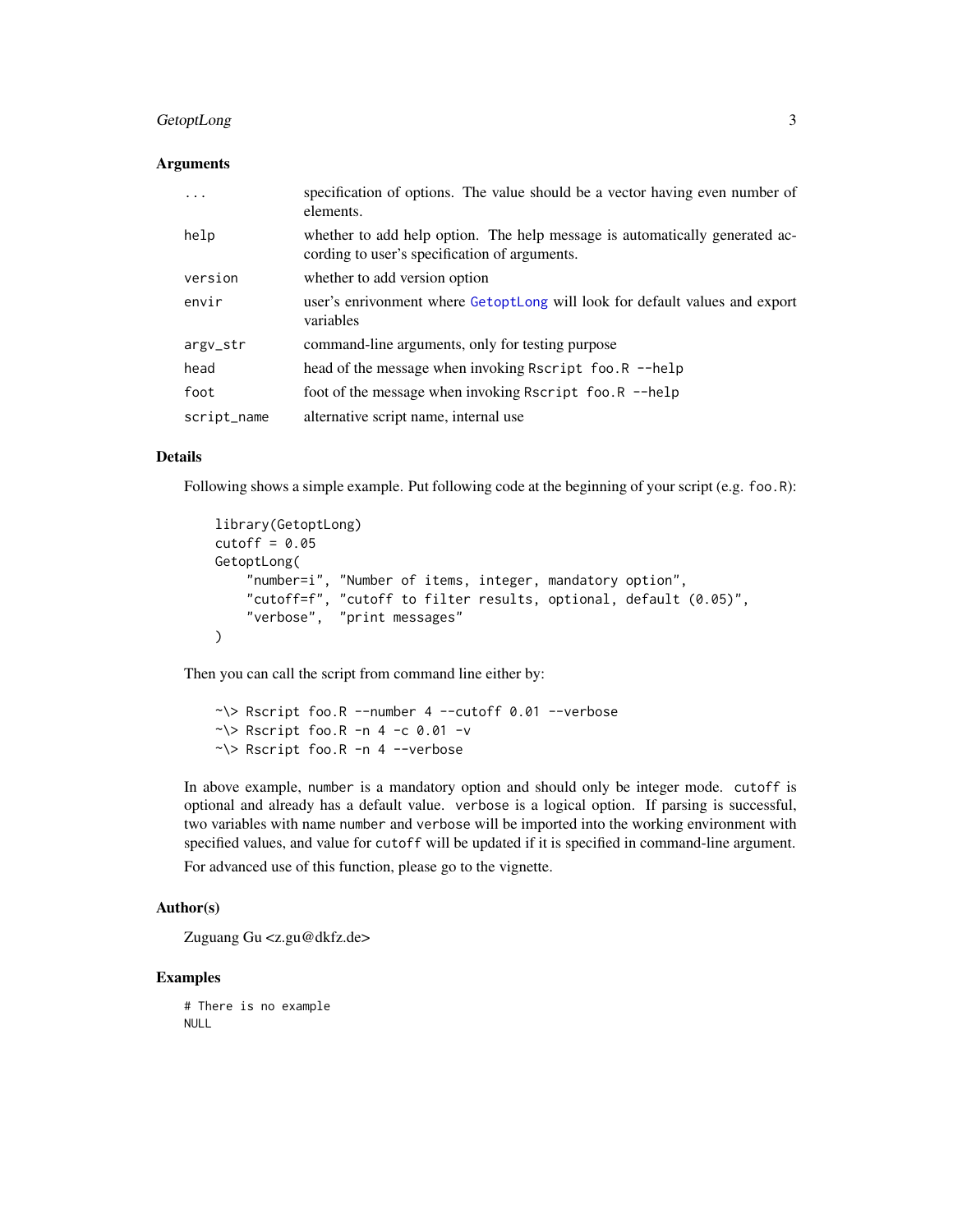<span id="page-3-0"></span>GetoptLong.options *Global options for GetoptLong()*

#### Description

Global options for GetoptLong()

#### Usage

GetoptLong.options(..., RESET = FALSE, READ.ONLY = NULL, LOCAL = FALSE, ADD = FALSE)

#### Arguments

|            | options, see 'details' section                   |
|------------|--------------------------------------------------|
| RESET      | Whether to reset options to their default values |
| READ, ONLY | only return read-only options?                   |
| LOCAL      | switch local mode                                |
| ADD        | add new options                                  |

#### Details

Supported options are following:

- startingMsg message that will be printed before the helping message when running Rscript foo.R --help. Ignored if head is set in [GetoptLong](#page-1-1)
- endingMsg message that will be printed after the helping message when running Rscript foo.R --help. Ignored if foot is set in [GetoptLong](#page-1-1)
- config configuration of Getopt::Long, check [http://perldoc.perl.org/Getopt/Long.html#](http://perldoc.perl.org/Getopt/Long.html#Configuring-Getopt%3a%3aLong) [Configuring-Getopt%3a%3aLong](http://perldoc.perl.org/Getopt/Long.html#Configuring-Getopt%3a%3aLong)

[GetoptLong](#page-1-1).options(...) should be put before calling GetoptLong function.

#### Author(s)

Zuguang Gu <z.gu@dkfz.de>

#### Examples

# There is no example NULL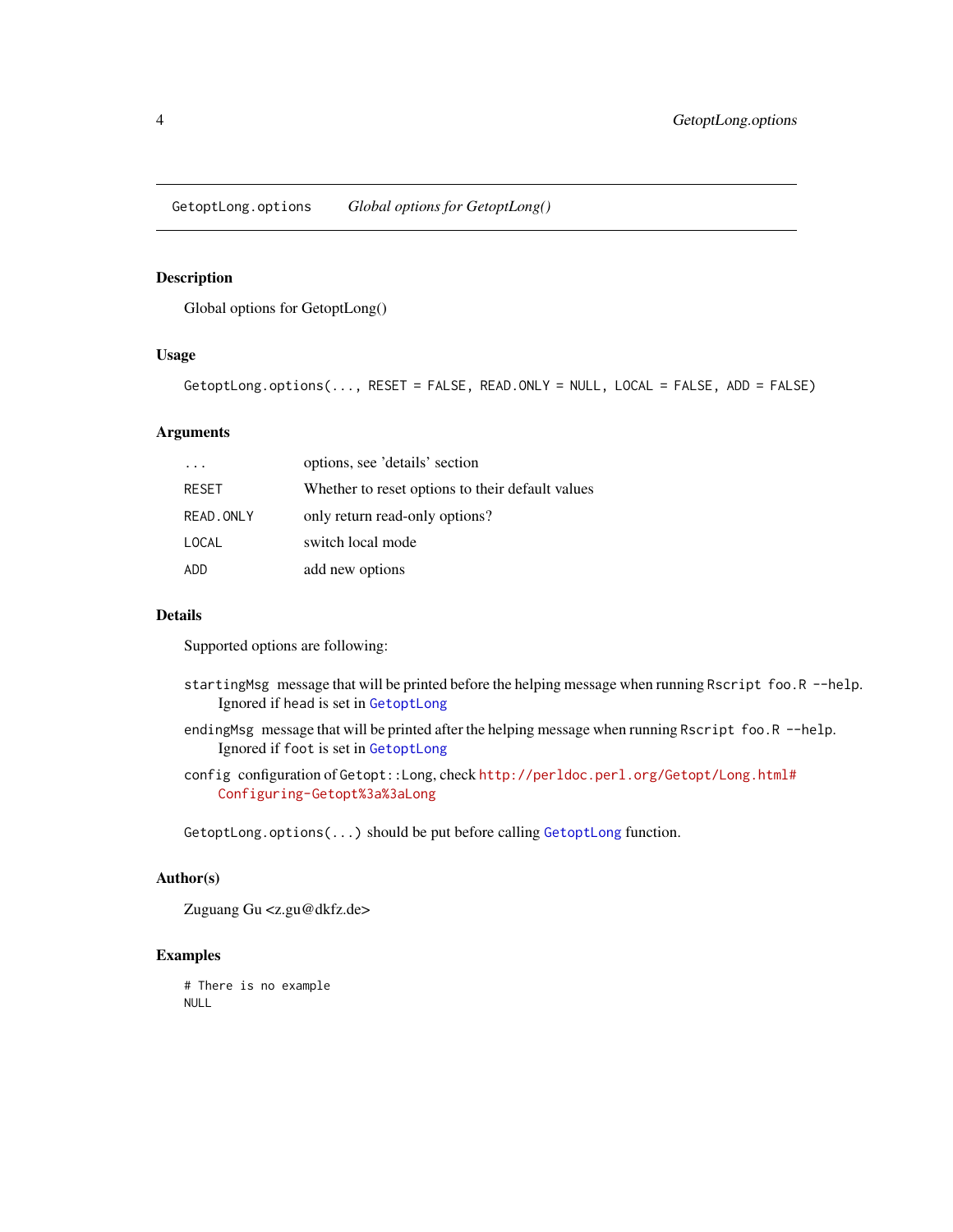<span id="page-4-0"></span>get\_scriptdir *Directory of current script*

#### Description

Directory of current script

#### Usage

```
get_scriptdir()
```
#### Details

...

#### Value

If the R script is not run from the command-line, it returns NULL.

#### Author(s)

Zuguang Gu <z.gu@dkfz.de>

#### Examples

# There is no example NULL

get\_scriptname *File name of current script*

#### Description

File name of current script

#### Usage

```
get_scriptname()
```
#### Details

...

#### Value

If the R script is not run from the command-line, it returns NULL.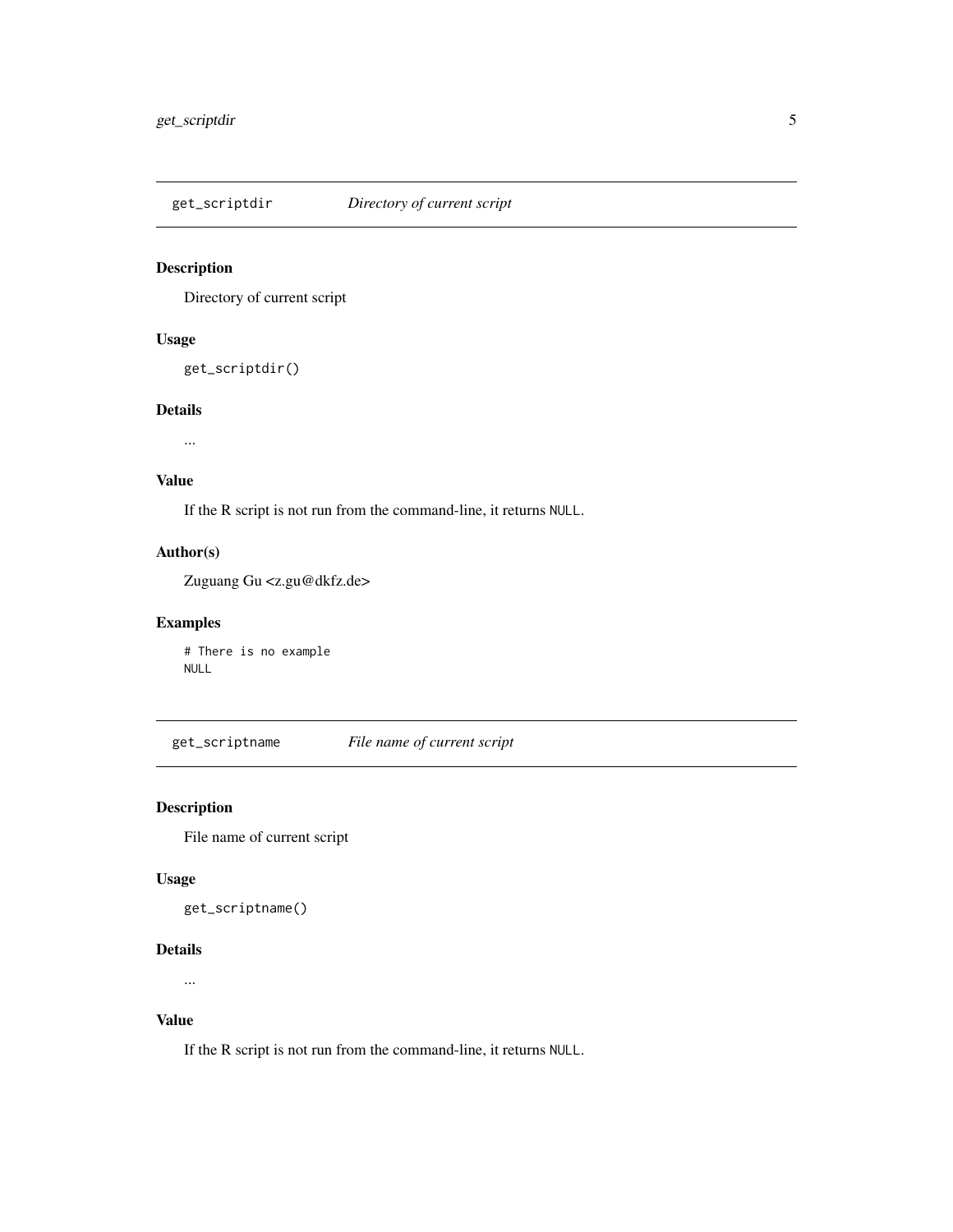#### <span id="page-5-0"></span>Author(s)

Zuguang Gu <z.gu@dkfz.de>

#### Examples

# There is no example NULL

#### <span id="page-5-1"></span>qq *Simple variable interpolation in texts*

#### Description

Simple variable interpolation in texts

#### Usage

```
qq(text, envir = parent.frame(), code.pattern = NULL, collapse = TRUE)
```
#### Arguments

| text         | text string in which variables are marked with certain rules                                                                                                                                                                                           |
|--------------|--------------------------------------------------------------------------------------------------------------------------------------------------------------------------------------------------------------------------------------------------------|
| envir        | environment where to look for variables. By default it is the environment where<br>gq is envoked. It can also be a list in which element names are the variable<br>names to be interpolated.                                                           |
| code.pattern | pattern of marks for the variables. By default it is $\mathcal{C}(\mathsf{CODE} \setminus \mathcal{C})$ which means<br>you can write your variable as $\mathcal{Q}\{\text{variable}\}$ . This value can be a vector that all<br>patterns are searched. |
| collapse     | If variables return vector of length larger than one, whether collapse into one<br>string or return a vector                                                                                                                                           |

#### Details

I like variable interpolation in Perl. But in R, if you want to concatenate plain text and variables, you need to use functions such as [paste](#page-0-0). However, if there are so many variables, quotes, braces in the string you want to construct, it would be painful.

This function allows you to construct strings as in Perl style. Variables are marked in the text with certain rule. [qq](#page-5-1) will look up these variables in user's environment and replace the variable marks with their real values.

For more explaination of this function, please refer to vignette.

#### Author(s)

Zuguang Gu <z.gu@dkfz.de>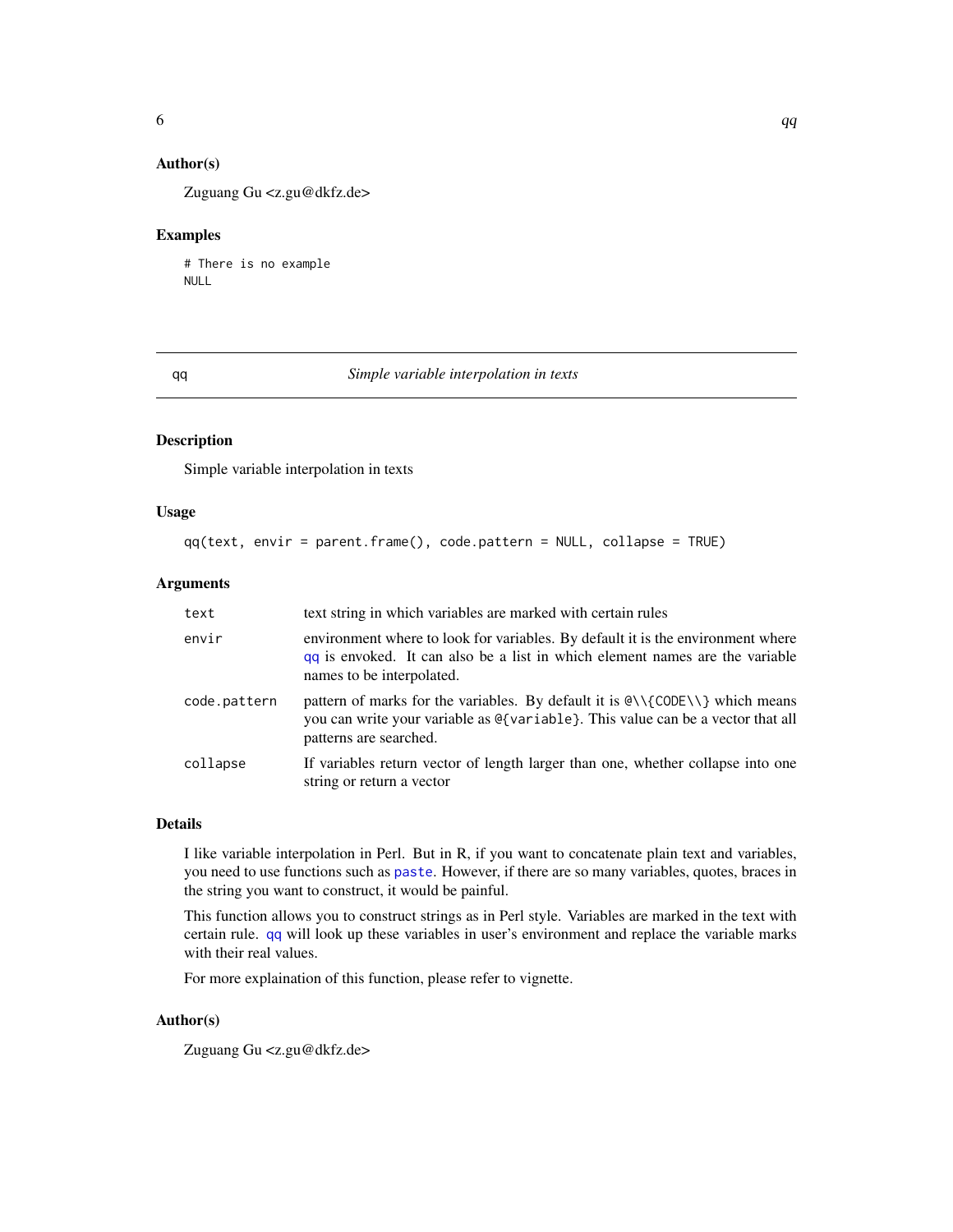#### <span id="page-6-0"></span>qq.options 7

#### Examples

```
a = 1b = "text"qq("a = @{a}, b = '@{b}'")a = 1:2qq("a = @{a}, b = '@{b}'")qq("a = @{a}, b = '@{b}'", collapse = FALSE)
a = 1qq("a = \alpha, b = '\beta'", code.pattern = "\degreeCODE\degree")
```
qq.options *Global options for qq() related functions*

#### Description

Global options for qq() related functions

#### Usage

qq.options(..., RESET = FALSE, READ.ONLY = NULL, LOCAL = FALSE, ADD = FALSE)

#### Arguments

| .         | options, see 'details' section                   |
|-----------|--------------------------------------------------|
| RESET     | Whether to reset options to their default values |
| READ.ONLY | only return read-only options?                   |
| LOCAL     | switch local mode                                |
| ADD       | add new options                                  |

#### Details

Supported options are following:

cat\_prefix prefix of the string which is printed by [qqcat](#page-7-1)

cat\_verbose whether to print text by [qqcat](#page-7-1)

cat\_strwrap whether call [strwrap](#page-0-0) to wrap the string

code.pattern code pattern for variable interpolation

#### Author(s)

Zuguang Gu <z.gu@dkfz.de>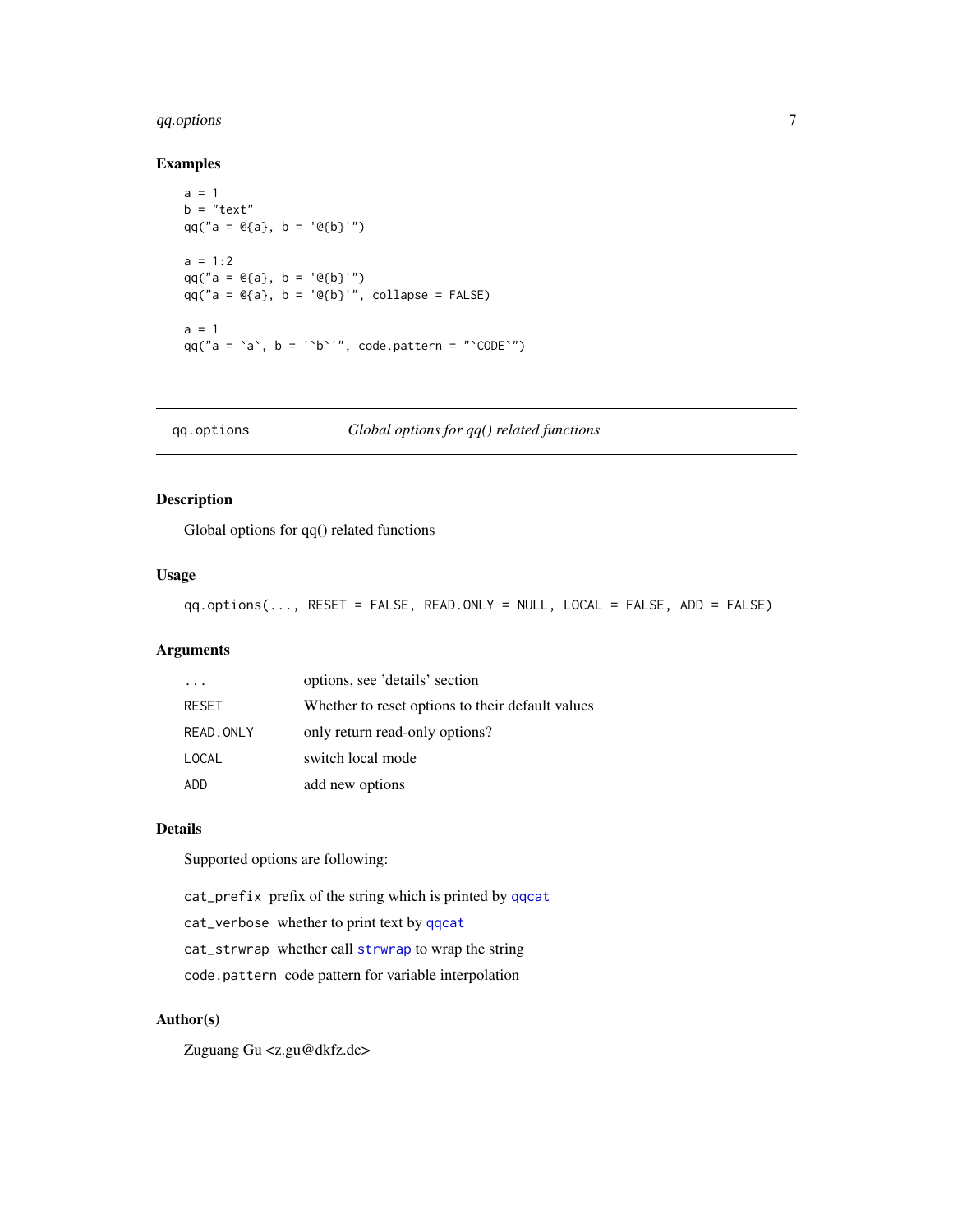#### Examples

```
a = 1qq.options(cat_prefix = "[INFO] ")
qqcat("a = @{a}\n)
qq.options(cat_verbose = FALSE)
qqcat("a = @{a}\n\rangle^n)
qq.options(RESET = TRUE)
qq.options(code.pattern = "`CODE`")
qqcat("a = \alpha \qq.options(RESET = TRUE)
```
<span id="page-7-1"></span>qqcat *Print a string which has been intepolated with variables*

#### Description

Print a string which has been intepolated with variables

#### Usage

```
qqcat(text, envir = parent.frame(), code.pattern = NULL, file = "",
   sep = " ", fill = FALSE, labels = NULL, append = FALSE, cat_prefix = NULL,
   strwrap = qq.options("cat_strwrap"), strwrap_param = list())
```
#### Arguments

| text          | text string in which variables are marked with certain rules |
|---------------|--------------------------------------------------------------|
| envir         | environment where to look for those variables                |
| code.pattern  | pattern of marks for the variables                           |
| file          | pass to cat                                                  |
| sep           | pass to cat                                                  |
| fill          | pass to cat                                                  |
| labels        | pass to cat                                                  |
| append        | pass to cat                                                  |
| cat_prefix    | prefix string. It is prior than qq.options(cat_prefix).      |
| strwrap       | whether call strwrap to wrap the string                      |
| strwrap_param | parameters sent to strwrap, must be a list                   |

<span id="page-7-0"></span>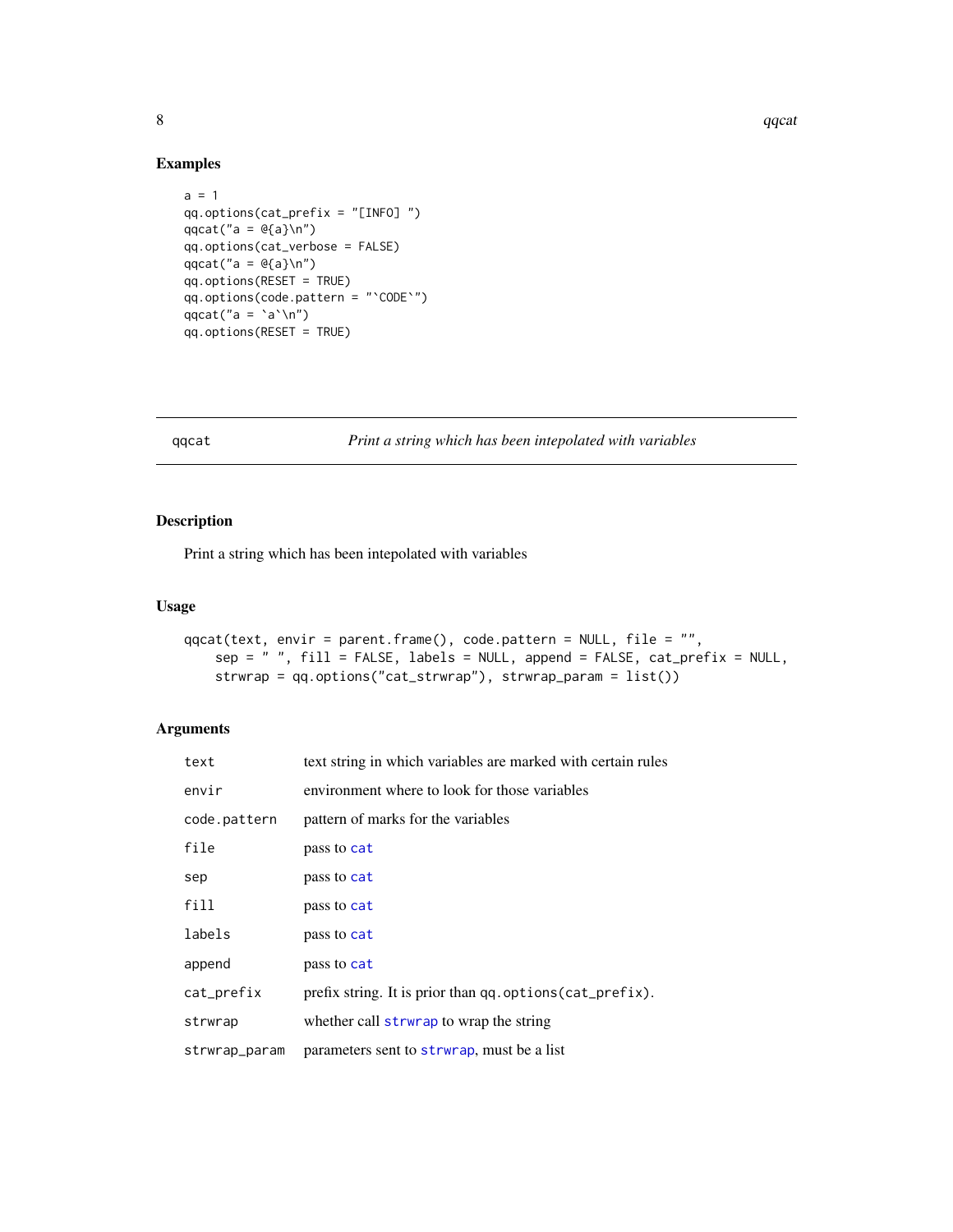<span id="page-8-0"></span>qqcat 9 years and 2008 and 2008 and 2008 and 2008 and 2008 and 2008 and 2008 and 2008 and 2008 and 2008 and 20

#### Details

This function is a shortcut of

cat(qq(text, envir, code.pattern), ...)

Additionally, you can add global prefix:

```
qq.options("cat_prefix" = "[INFO] ")
qq.options("cat_prefix" = function(x) format(Sys.time(), "[%Y-%m-%d %H:%M:%S] "))
qq.options("cat_prefix" = NULL)
```
You can also add local prefix by specifying cat\_prefix in [qqcat](#page-7-1).

```
qqcat(text, cat_prefix = "[INFO] ")
```
Please refer to [qq](#page-5-1) to find more details.

#### Author(s)

Zuguang Gu <z.gu@dkfz.de>

#### Examples

```
a = 1b = "text"qqcat("a = @{a}, b = '@{b}'\n')
qqcat("a = \alpha, b = '\beta'\n", code.pattern = "\betaCODE\gamma")
qq.options("cat_prefix" = function(x) format(Sys.time(), "[%Y-%m-%d %H:%M:%S] "))
qqcat("a = Q{a}, b = 'Q{b}''\n")
Sys.sleep(2)
qqcat("a = @{a}, b = '@{b}'\n")
qq.options(RESET = TRUE)
```